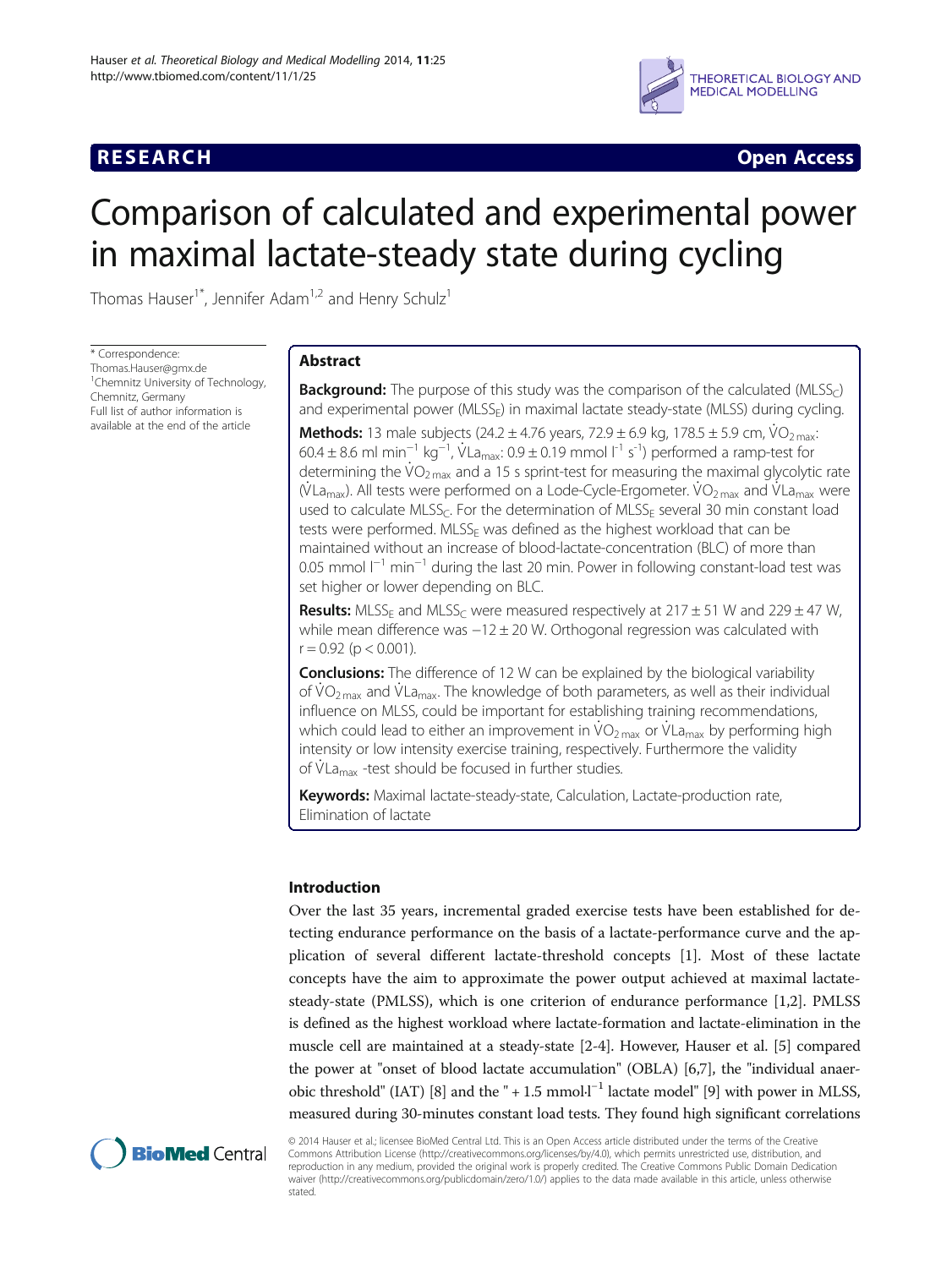between OBLA and MLSS:  $r = 0.89$  (mean difference  $-7.4$  W); IAT and MLSS:  $r = 0.83$ (mean difference 12.4 W), +1.5 mmol·l<sup>-1</sup> lactate model and MLSS: r = 0.88 (mean difference −37.4 W). However, based on Bland-and-Altman, the comparison of power of all threshold-concepts with power in MLSS showed large individual differences, which deceive the high regression coefficients and small mean differences between these methods.

Furthermore, it is problematical that lactate-threshold concepts are based solely on the blood-lactate-concentration (BLC), which is mainly influenced by lactate formation, −transport, −diffusion and -elimination. Therefore, BLC may not represent the true metabolic processes occurring within the muscle cell. Mader [\[10,11](#page-10-0)] and Bleicher et al. [\[12](#page-10-0)] have previously suggested that the same lactate-performance-curve may result from different combinations of maximal oxygen uptake  $(\rm{VO}_{2\text{ max}})$  and maximal lactate production rate ( $\dot{V}$ La<sub>max</sub>). Furthermore, the shift of a lactate-performance curve could also be achieved by changing  $\rm \dot{VO}_{2\,max}$  or  $\rm \dot{V}La_{max}$  separately.

Indeed, Bleicher et al. [[12\]](#page-10-0) verified, that two different athletes, (soccer and track), had exactly the same velocity for onset of blood lactate accumulation (OBLA) of 4.4 m  $s^{-1}$ , yet the individual parameters of  $\rm \dot{VO}_{2\,max}$  and  $\rm \dot{V}L_{a_{\rm max}}$  were higher for the soccer player when compared to the track athlete ( $\rm \dot{VO}_{2\,max}\: 70$  vs. 63 ml min $^{-1}$  kg $^{-1}$ ;  $\rm \dot{VL}$ a<sub>max</sub> 0.93 vs. 0.65 mmol l<sup>-1</sup> s<sup>-1</sup>, respectively). That confirms, therefore that identical MLSS could be originate by completely different combinations of  $\rm \dot{VO}_{2\,max}$  - and  $\rm \dot{V}La_{max}$  -values. Using either  $\rm{VO_{2\,max}}$ ,  $\rm{VLa_{max}}$  or BLC alone, it is not possible to explain differences of PMLSS between two athletes or the effects of training on the MLSS. As such, it would be beneficial to understand, how MLSS is controlled by glycolysis and oxidative phosphorylation within the muscle cell.

To explain the metabolic background of MLSS, Mader and Heck [[3\]](#page-10-0) introduced "A theory of the metabolic origin of anaerobic threshold". The authors published a mathematical description of the metabolic response, based on measured values, exemplarily for a single muscle cell. They focussed on the activation of glycolysis (as the lactate production system) and on the oxidative phosphorylation (as the combustion system for lactate). Mader and Heck [\[3](#page-10-0)] argued that on the basis of Michaelis-Menten kinetics, it would be possible to calculate at the same time both, the rate of lactate-formation by glycolysis and its rate of lactate elimination by the oxidative phosphorylation, depending on a constant workload. These authors subsequently defined PMLSS as the crossing point at which the lactate-formation ( $\dot{V}$ La<sub>ss</sub>) exactly equates to the maximal-elimination-rate of lactate ( $\dot{V}$ La<sub>oxmax</sub>) as shown in Figure [1](#page-2-0).

The present study, therefore, hypothesised firstly that it would be possible to calculate the PMLSS using the method by Mader and Heck [\[3](#page-10-0)] and secondly that knowledge of  $VO<sub>2 max</sub>$  and  $VL<sub>max</sub>$  (and their interaction) would help to better understand the mechanisms of the MLSS. These outcomes could provide a benefit compared to lactatethreshold concepts and to time-extensive 30 min constant-load tests.

## Methods

#### Study sample

13 male subjects (age:  $24.2 \pm 4.76$  yr, weight:  $72.9 \pm 6.9$  kg, height:  $178.5 \pm 5.9$  cm,  $\rm \dot{VO}_{2\,max}$ : 60.4 ± 8.6 ml·min<sup>-1</sup>·kg<sup>-1</sup>,  $\dot{V}$ La<sub>max</sub>: 0.9 ± 0.19 mmol l<sup>-1</sup> s<sup>-1</sup>) with different endurance levels participated in this study (training volume:  $n = 4$  between 10 and 14 hours/week,  $n = 7$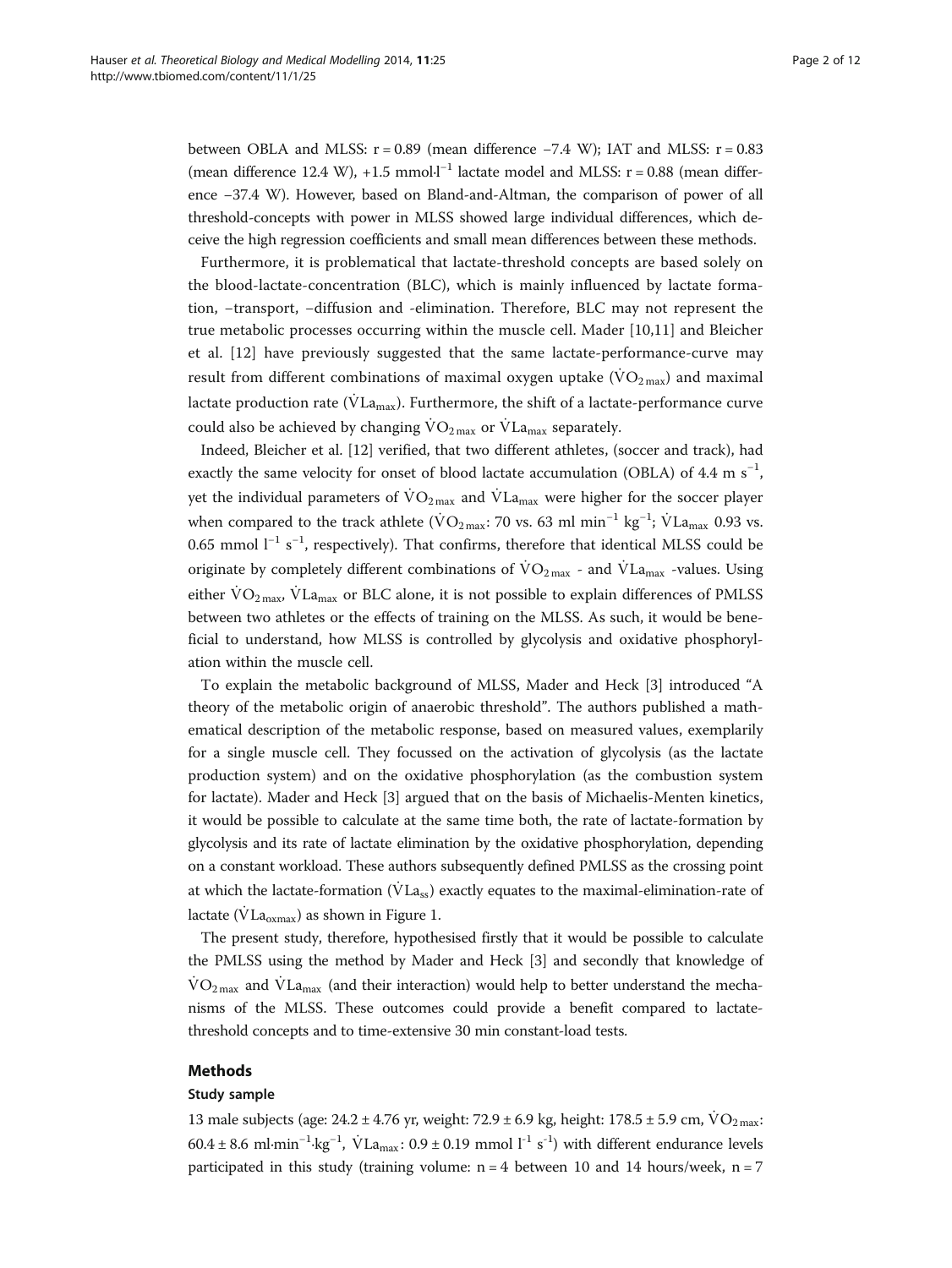<span id="page-2-0"></span>

from 2 to 8 hours/week,  $n = 2$  no sport). All subjects were informed about the aims of the study and subsequently provided written consent in accordance with the declaration of Helsinki [\[13](#page-10-0)].

## Procedure

All tests were performed on a Lode Excalibur Sport Ergometer (Lode, Groningen, NL). At the beginning of this investigation subjects performed, in a random order, a  $\dot{V}La$ <sub>max</sub> test for detecting the maximal glycolytic rate and a  $\rm{VO_{2\,max}}$  test for detecting the maximal aerobic performance. Using the method introduced by Mader and Heck [\[3](#page-10-0)], PMLSS<sub>C</sub> was calculated on the basis of the individual  $\rm \dot{VO}_{2\,max}$ ,  $\rm \dot{V}La_{max}$  and body weight.  $PMLSS<sub>C</sub>$  was used for the first constant-load-test and several 30 min constant load-tests were undertaken to detect PMLSS<sub>E</sub>. Each test was performed on different days.

## $\dot{V}$ La<sub>max</sub>−test

In order to detect  $VLa_{max}$  the subjects performed a sprint-test lasting 15 s which consisted of a 12 min warm-up period with a constant load set at 1.5 times of the individual body weight, followed by a second exercise bout with a constant load of 50 W for ten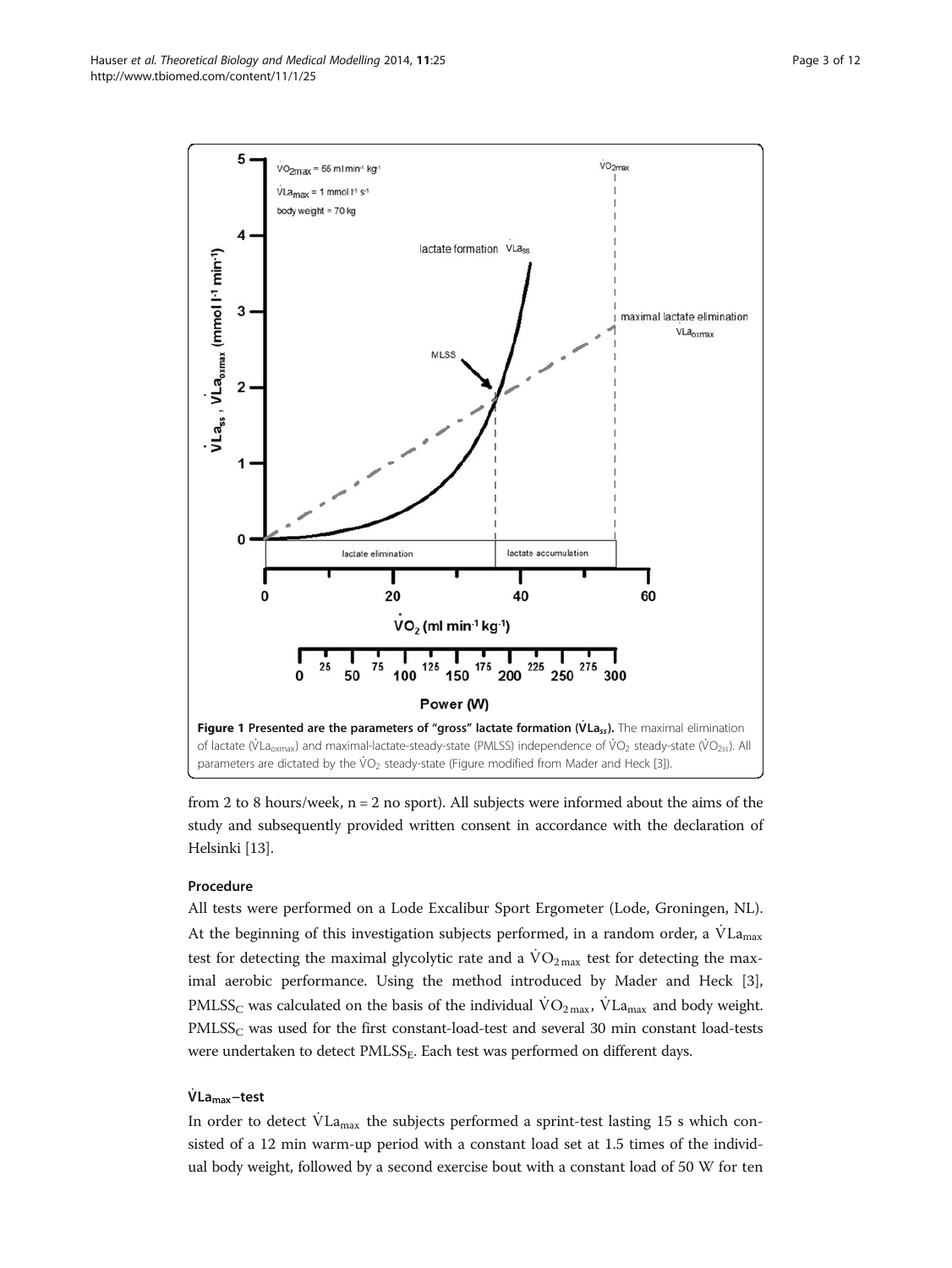<span id="page-3-0"></span>minutes. Directly after finishing the warm up phase, two blood samples were obtained from the earlobe in order to measure the lactate-concentration before the test. Following a countdown of 3 s the subjects began pedalling maximally in the seated position, with pedalling frequency being maintained at 130 rpm. The subjects had to retain the power output as long as possible. Blood samples were then immediately drawn and at every 60 s until the  $9<sup>th</sup>$  min after the end of the test, to determine the maximum-postexercise-lactate.  $\dot{V}$ La<sub>max</sub> was calculated according to Equation 1 [\[14](#page-10-0)]:

$$
\dot{V} L a_{max} = \frac{L a_{maxPost} - L a_{Pre}}{t_{test} - t_{alac}}
$$

Equation 1: Calculation of maximal glycolytic rate.

Abbreviations are as follows:  $La_{maxPost} = Maximal Post Exercise Bloodlactate, La_{Pre} =$ Bloodlactate before test,  $t_{test}$  = test duration = 15 sec,  $t_{\text{alac}}$  = alactic time interval

The alactic time interval  $(t<sub>alac</sub>)$  was defined as the time from the beginning of the sprint (0 sec) to when the maximum power decreases by 3.5%.

## $\dot{V}O_{2\text{ max}}$ –Test

Subjects performed a ramp-test for measuring  $VO<sub>2 max</sub>$  breath-by-breath (Oxycon Pro, Jäger, Höchberg, Germany) which included a warm up of 10 minutes at a constant load corresponding to 1.5 times of the participant's body-weight, followed by a period of 2 min at a constant load of 50 W. The workload at the beginning of the test was set to 50 W for 2 min and was increased by 25 W every 30 s. The test was finished when subjects reached physically exhaustion, complaints of shortness of breath, dizziness or other physical complaints that unabled them proceeding the test [[15](#page-10-0)].  $\dot{V}O_{2\text{max}}$  was calculated by the mean of all  $\text{VO}_2$  -values measured within the last 30s of the test.

#### Calculation of PMLSS $<sub>c</sub>$ </sub>

## Step 1: Biochemical elementary background

In order to identify  $PMLSS_C$ , the activity of glycolysis ( $VLa_{ss}$ ) and oxidative phosphoryl-ation (VO<sub>2ss</sub>) must be known [\[3,11](#page-10-0)]. Activation of VLa<sub>ss</sub> and VO<sub>2ss</sub> can be separately expressed by using the Michaelis-Menten kinetics (Equation 2) that is generally characterised by the activation of a single enzyme depending on a substrate and the maximal performance of glycolysis and oxidative phosphorylation, which is represented by  $\dot{V}L_{a_{max}}$ and  $\text{VO}_2\text{max}$  respectively. The K<sub>M</sub> which represents 50% of maximal activity rate must also be known.

$$
\dot{\boldsymbol{V}}_{0}=\frac{\dot{\boldsymbol{V}}_{\text{max}}}{1+K_{\text{M}}/{\left[S\right]}^n}
$$

Equation 2: Elementary equation of Michaels-Menten-kinetics, where activation of an enzyme-substrate-complex (V<sub>0</sub>) depends on maximal performance (V<sub>max</sub>), 50%activity-constant  $(K_M)$  and substrate (S).

It is mostly agreed that under nomoxic conditions the main regulating substrate (S) for the activation of  $\rm{VO}_{2ss}$  and  $\rm{V}La_{ss}$  is the level of free ADP concentration [\[3,11,16,17](#page-10-0)]. With an increase of the workload and therefore a higher demand of ATP, ADP-concentration rises exponentially within the muscle towards  $\dot{V}O_{2ss}$  and  $\dot{V}La_{ss}$  [\[11\]](#page-10-0).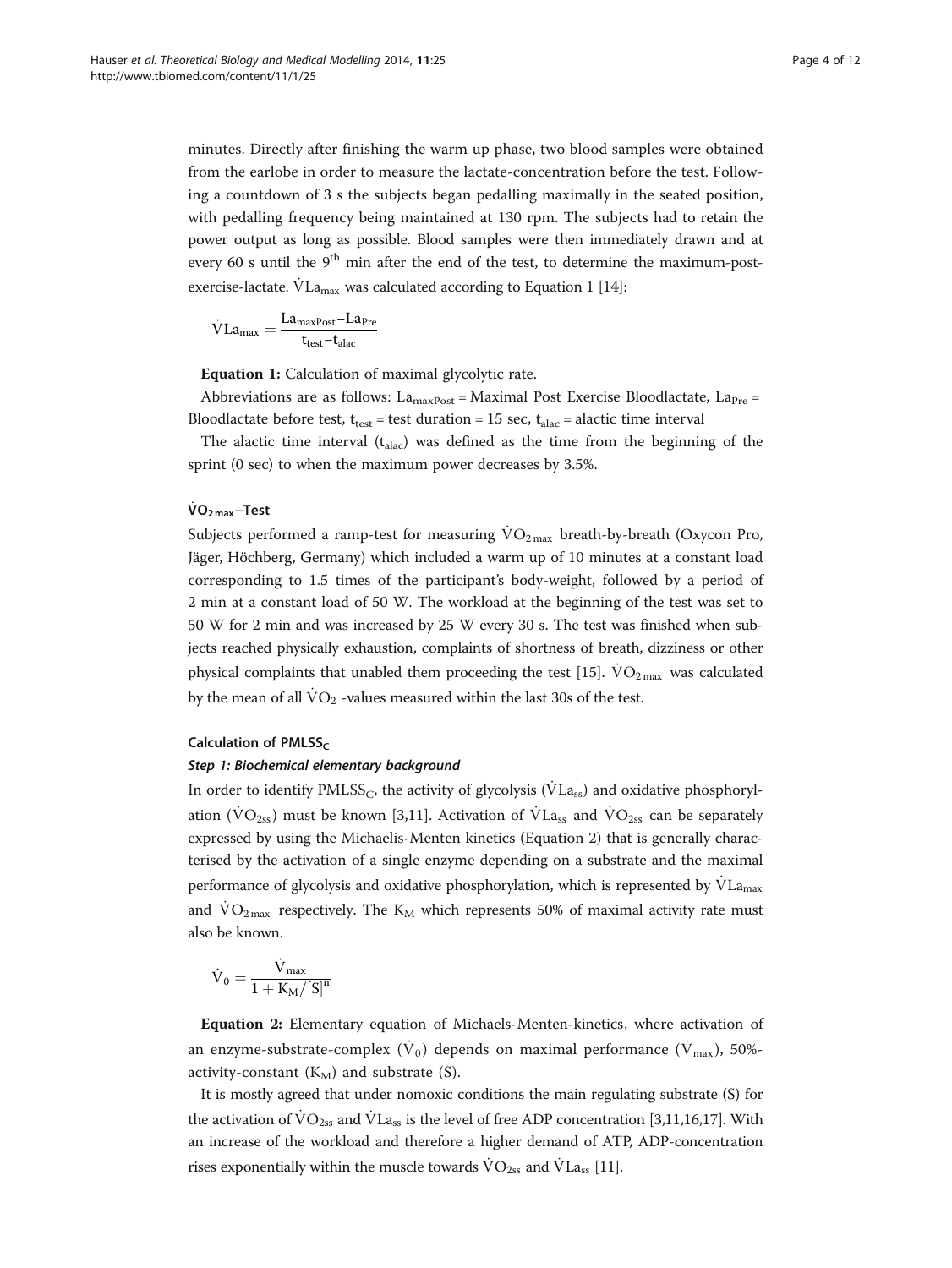#### <span id="page-4-0"></span>Step 2: Activation of oxidative phosphorylation (VO<sub>2ss</sub>)

According to Mader [[11](#page-10-0)] and Heck [[3](#page-10-0)]  $VO<sub>2ss</sub>$  can be assessed by using Hill equation (Equation 2) as a function of free ADP and  $\rm \dot{VO}_{2\,max}$ . The 50%-activity-rate-constant of  $\text{VO}_{2ss}$  (Ks1) is related to the exponent of ADP, which must be greater than 1.0 [[3,11,](#page-10-0)[18](#page-11-0)] otherwise it is not possible to calculate an appropriate activation of  $VO_2$  [\[3,11\]](#page-10-0). The expo-nent may reside in the range of 1.4 to 2 [[17](#page-10-0)]. In the present paper an exponent of 2 was used, which leads to a 50% activity constant related to free ADP-concentration of 0.2512 mmol/kg of  $(0.2512)^2$  mmol/kg [\[3\]](#page-10-0). Therefore Ks1 was set to  $(ADP)^2 = (0.2512)^2 =$ 0.0631 [\[3,](#page-10-0)[19](#page-11-0)].

$$
\dot{V}O_{2ss}=\frac{\dot{V}O_{2_{max}}}{1+Ks1/[ADP]^2}
$$

Equation 3: Transformed equation of Michaels-Menten-kinetics to calculate the activation of oxidative phosphorylation ( $\rm\dot{VO}_{2ss}$ ) – depending on maximal oxygen uptake  $(\text{VO}_2\text{max})$ , 50%-activity-constant (Ks1) and substrate (ADP).

## Step 3: Activation of glycolysis ( $Vla_{ss}$ )

VLa<sub>ss</sub> mainly depends on the activation of the enzyme phosphofructokinase (PFK), which is activated by free ADP and AMP [[3,11](#page-10-0)[,18,20\]](#page-11-0). AMP amplifies the activity of glycolysis in addition to ADP which leads to an exponent of 3 [[3,11](#page-10-0)]. Equation 4 describes the activation of  $\dot{V}$ La<sub>ss</sub> as a function of free ADP and  $\dot{V}$ La<sub>max</sub>. The 50%-activity-rate-constant of  $\text{VLa}_\text{ss}$  (Ks2) due to PFK at ADP<sup>3</sup> of 1.1 mmol/kg leads to Ks2 of 1.331 [[3\]](#page-10-0).

$$
\dot{V}La_{ss}=\frac{\dot{V}La_{max}}{1+Ks2/[ADP]^3}
$$

Equation 4: Transformed equation of Michaels-Menten-kinetic to calculate the activation of glycolysis (VLa<sub>ss</sub>) - depending on maximal glycolytic rate (VLa<sub>max</sub>), 50%-activityconstant (Ks2) and substrate (ADP) (Figure [2\)](#page-5-0).

#### Step 4: Calculation of Lactate-elimination-rate depending on  $\dot{V}O_{2ss}$

The oxidation of lactate primary occurs within the active muscle.  $VLa_{\text{oxmax}}$  is a linear function (Equation 5) of the current  $\dot{V}O_2$  [[3,](#page-10-0)[21](#page-11-0)]. Furthermore it not only depends on the amount of oxidized pyruvate/lactate per unit  $O_2$ , which lies at 0.02049 mmol lactate/ml  $O<sub>2</sub>$  but also on the distribution volume that was set to 0.4 in the present paper [[3\]](#page-10-0).

$$
\dot{V}La_{oxmax} = \frac{\text{lactate-equivalent}}{\text{lactate distribution volume}} * \dot{V}O_{2ss} = \frac{0.02049}{0.4} * \dot{V}O_{2ss}
$$

**Equation 5:** Calculation of maximal lactate elimination rate ( $\dot{V}$ La<sub>oxmax</sub>) – depending on lactate equivalent, lactate distribution volume and activity of oxidative phosphorylation.

However, there is no simple procedure to measure ADP-concentration and thus the activity rates of  $\text{VLa}_{ss}$  and  $\text{VO}_{2ss}$  in a daily endurance performance analysis. For an application of the model as a tool of endurance performance testing,  $\overline{V}$ La<sub>ss</sub> and  $\overline{V}O_{2ss}$ must be calculated without measuring the free ADP-concentration. This is possible when the mentioned equations are transposed from ADP in  $\rm \ddot{VO}_{2ss}$  depended equations.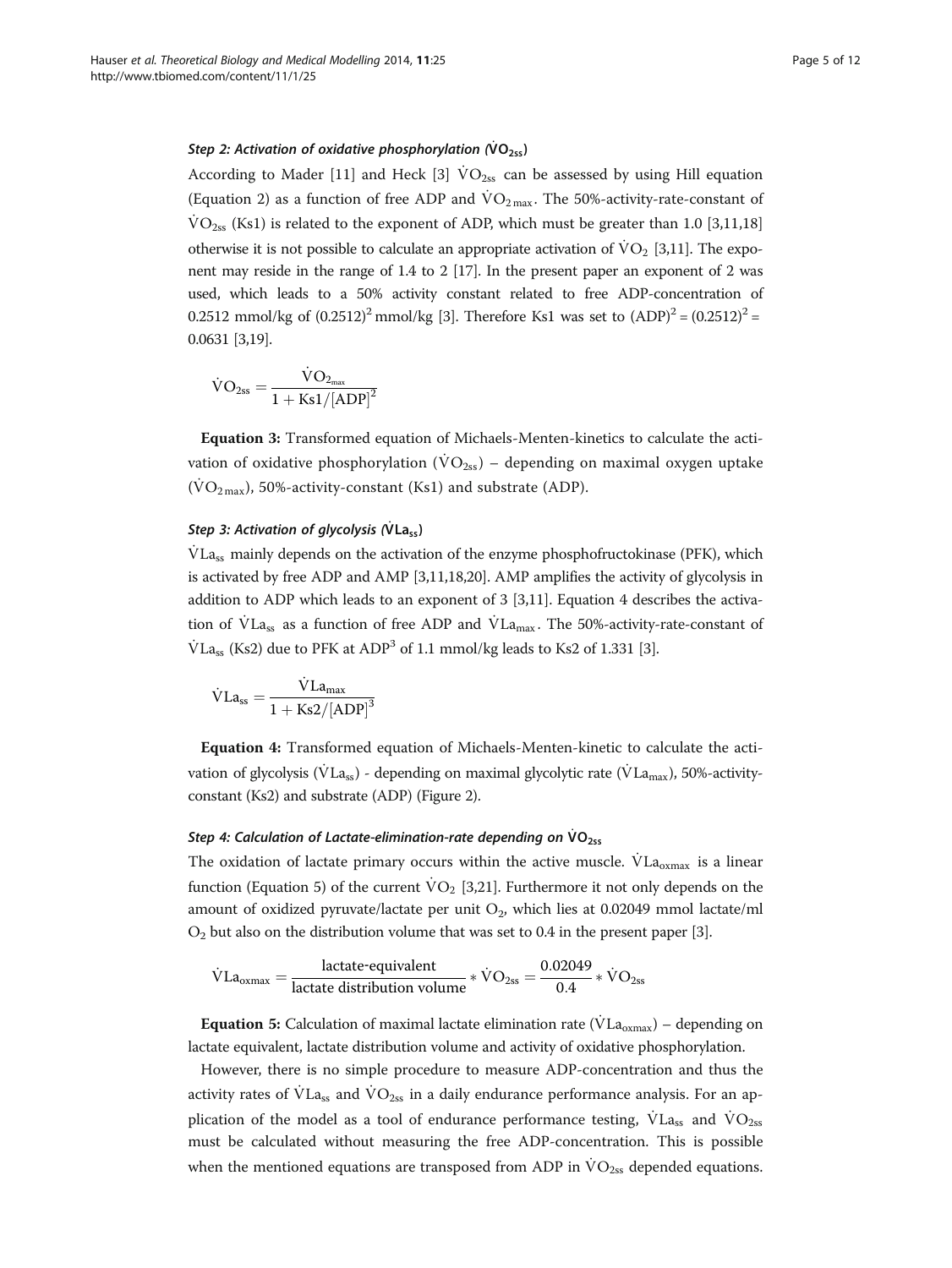<span id="page-5-0"></span>

## Step 5: Transformation from ADP depended equations into  $VO<sub>2ss</sub>$  depended equations

During training or testing,  $VO<sub>2ss</sub>$  can easily be measured by spirometry-devices or determined by a calculation (Equation 6), which is based on a linear function between  $\text{VO}_{2ss}$  and the workload [[3\]](#page-10-0).

$$
\dot{V}O_{2ss}=\frac{(P*Ks4)+\left(bodyweight*\dot{V}O_{2rest}\right)}{bodyweight}
$$

**Equation 6:** Calculation for the activity of oxidative phosphorylation ( $\rm{VO}_{2ss}$ ) as dictated by workload (P) and bodyweight.

If  $\text{VO}_{2ss}$  is known or easily fit from 1 to  $\text{VO}_{2\text{max}}$ , Equation [2](#page-3-0) can be rearranged in Equation 7. Therefore ADP-concentration can be calculated for a special workload depending on  $\dot{V}O_{2ss}$  and  $\dot{V}O_{2max}$ , in the form of:

$$
[ADP]=\sqrt[2]{\frac{Ks2*\dot{V}O_{2ss}}{(\dot{V}O_{2\,max}-\dot{V}O_{2ss})}}
$$

Equation 7: Calculation of free ADP-concentration with respect to activated oxidative phosphorylation ( $\rm \dot{VO}_{2ss}$ ) and maximal oxygen uptake ( $\rm \dot{VO}_{2\,max}$ ).

After replacing the term ADP in Equation [3](#page-4-0) with the right term of Equation 7,  $\dot{V}La_{ss}$ can be calculated as a function of  $\rm VO_{2ss}$  using Equation 8.

$$
\dot{V}La_{ss} = \frac{60 * \dot{V}La_{\text{max}}}{1 + \left(\frac{Ks2}{\sqrt{\frac{Ks1 * \dot{V}O_{2ss}}{\dot{V}O_{2\text{max}} - \dot{V}O_{2ss}}}}\right)^3}
$$

Equation 8: Calculation of glycolysis activity with respect to activated oxidative phosphorylation (VO<sub>2ss</sub>) and maximal glycolytic rate ( $\dot{V}La$ <sub>max</sub>).

Furthermore,  $\rm \dot{V}La_{oxmax}$  can also be calculated as demonstrated in Equation [5.](#page-4-0)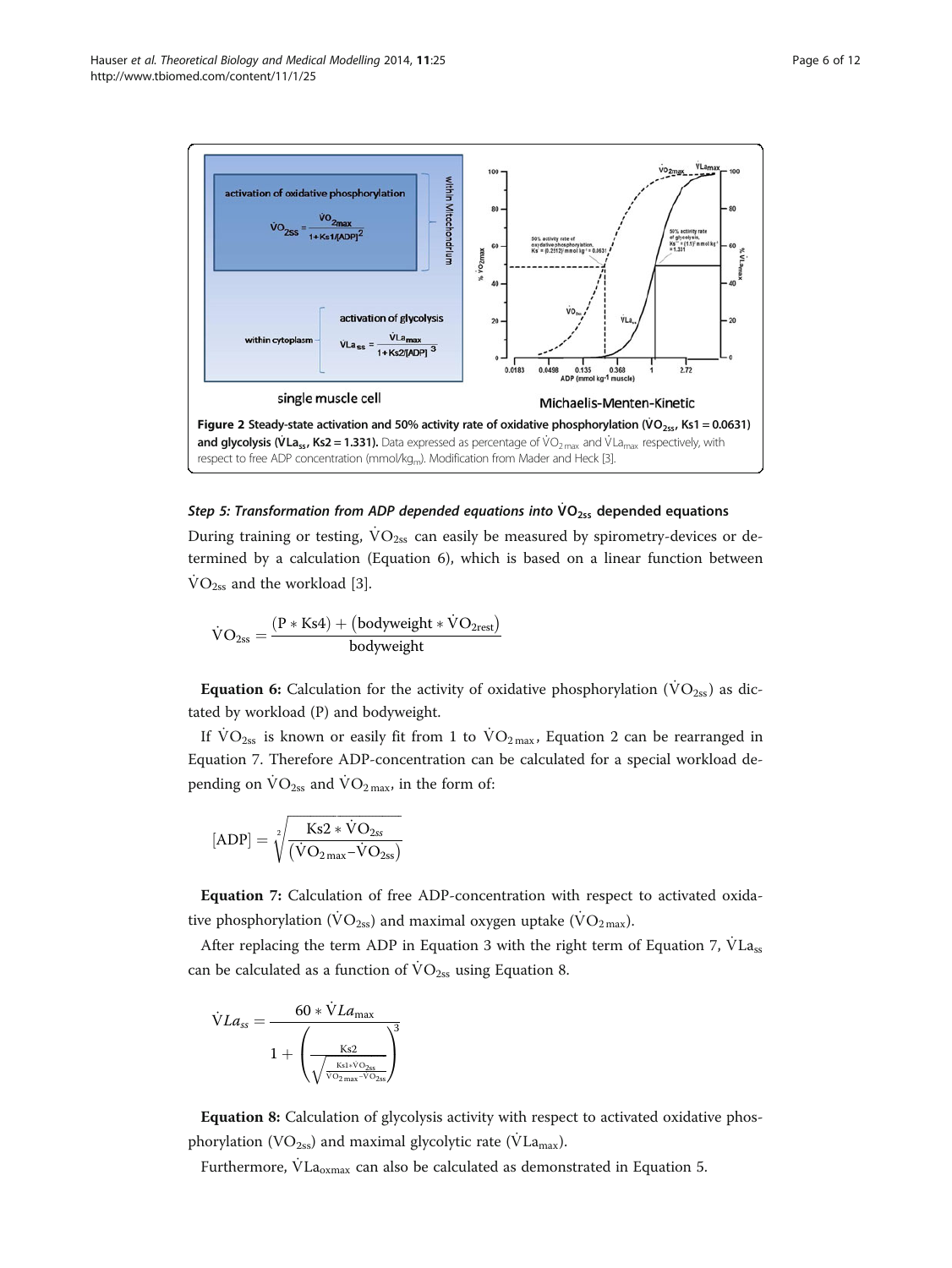#### Step 6: Calculation of PMLSS<sub>c</sub> depending on  $VO<sub>2ss</sub>$

The empirical determined values of  $VL_{2\max}$ ,  $VL_{\max}$  and body weight are needed in order to calculate  $PMLSS_C$ . MLSS is defined at the power at which lactate formation exactly equates to the maximal lactate elimination rate. Mathematically, this means  $\text{VLa}_{\text{ss}} = \text{VLa}_{\text{oxmax}}$ . By using Equation 9,  $\text{VO}_{\text{2ss}}$  in PMLSS can be calculated as:

$$
0 = \dot{V} L a_{ss} - \dot{V} L a_{0X_{max}} = \frac{60 * \dot{V} L a_{max}}{1 + \left(\frac{K s2}{\sqrt{\frac{K s1 * \dot{V} O_{2ss}}{\dot{V} O_{2max} + \dot{V} O_{2ss}}}}\right)^3} - \frac{0.02049}{\text{Vol}_{rel}} * \dot{V} O_{2ss}
$$

Equation 9: Calculation in the activity of glycolysis with respect to the activation oxidative phosphorylation ( $\rm\dot{VO}_{2ss}$ ) and maximal glycolytic rate ( $\rm\dot{V}La_{max}$ ).

Only Equation 9 has to be used to calculate MLSS. However, there is no analytic solution for the calculation of  $\dot{V}\text{O}_{2ss}$  in Equation 9. Therefore, a numerical approximation such as the numerical interval bisection method or multiple mathematical optimized methods, has to be used, as implemented in computer software. If  $\text{VO}_{2ss}$  in PMLSS<sub>C</sub> could be determined,  $PMLSS_C$  can be calculated by using Equation 10.

$$
PMLSS_C = \frac{(\dot{V}O_{2ss} * bodyweight) - (bodyweight * \dot{V}O_{2rest})}{Ks4}
$$

**Equation 10:** Calculation of power in MLSS (PMLSS<sub>C</sub>) depending on the activity of oxidative phosphorylation ( $\dot{V}O_{2ss}$ ), bodyweight and oxygen/workload-constant (Ks4).

Therefore the relation between  $\dot{V}O_2$  and power expressed as Ks4 must be known. In the present paper Ks4 was set to a constant value of  $11.7 O<sub>2</sub>/W$  [[3\]](#page-10-0).

#### Constant load tests

Subjects performed at least two 30 min constant load exercise tests at a cadence of 70–80 rpm for determination the  $PMLSS_E$  [\[2](#page-10-0)]. The first constant-load test according to PMLSS<sub>C</sub> started after a warm-up of 3 minutes at a power corresponding to  $60\%$  of the PMLSS<sub>C</sub> rate. Blood samples were taken during rest, after 4 and 8 min, and at subsequent 2 min intervals until the end of the test. The  $PMLSS<sub>E</sub>$  was defined as the highest workload that can be maintained without an increase of blood-lactate-concentration of more than 0.05 mmol·l<sup>-1</sup>·min<sup>-1</sup> during the last 20 minutes of the test. Depending on bloodlactate-concentration, power in the next constant load test was set higher or lower by 10 W.

#### Statistical analysis

All data were analyzed using the software SPSS version 14. Descriptive statistics were calculated from the data (means, standard deviations (SD), minimum and maximum values). Normal distribution was verified using the Shapiro-Wilk-Test. Relationship between variables was investigated using orthogonal regression and correlation. The level of significance was set at  $\alpha$  = 0.05 for all analyses.

#### Results

Descriptive values of  $\text{VLa}_\text{max}$ ,  $\text{VO}_\text{2 max}$ , bodyweight, PMLSS<sub>C</sub> and PMLSS<sub>E</sub> are presented in Table [1.](#page-7-0) Furthermore, high significant correlation between  $PMLSS_E$  and  $PMLSS_C$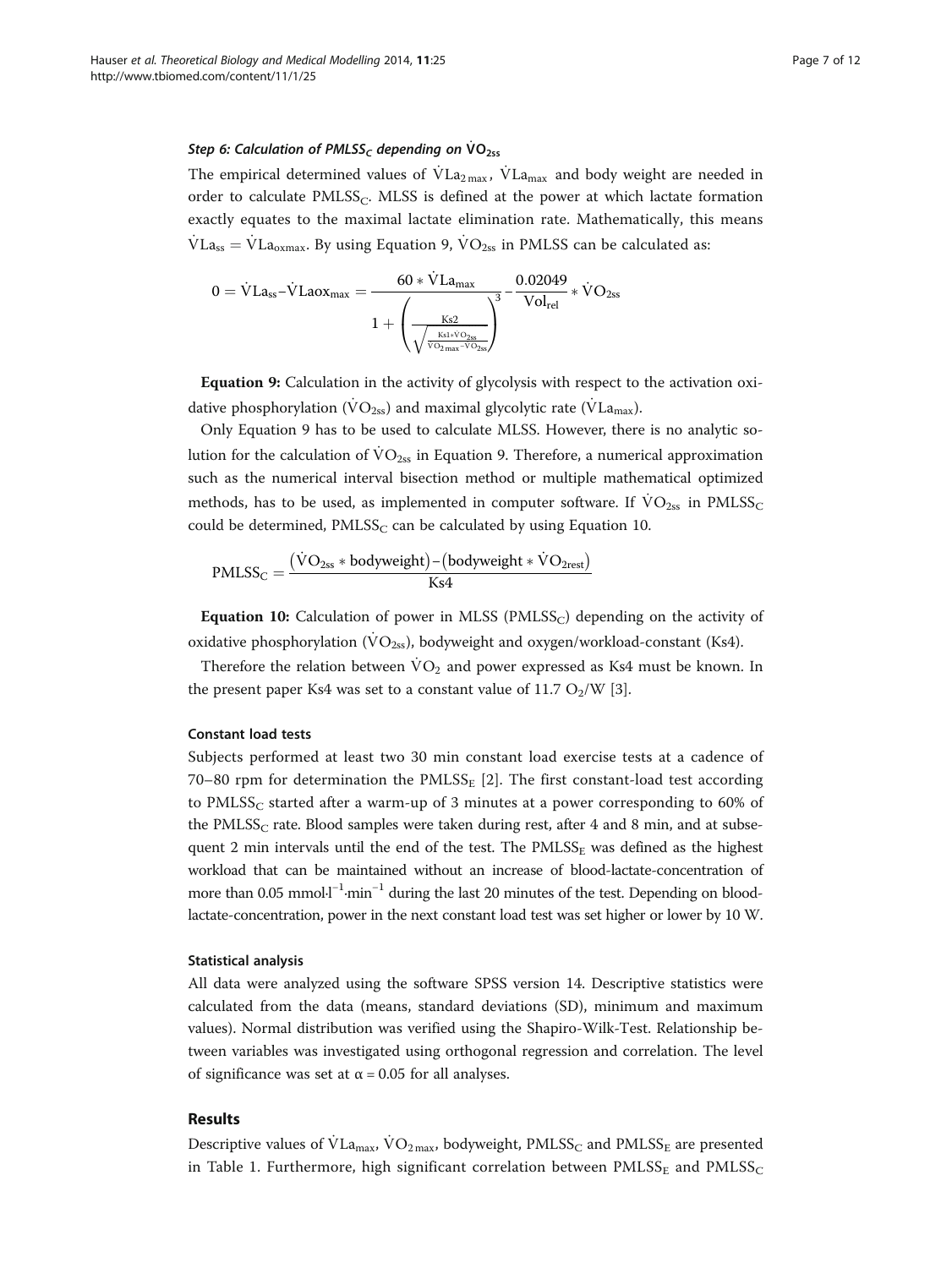| Subject              | VLa <sub>max</sub><br>$(mmol·l-1·s-1)$ | VO <sub>2max</sub><br>$(ml·min^{-1}·kg^{-1})$ | Bodyweight<br>(kg) | PMLSS <sub>c</sub><br>(W) | <b>PMLSS<sub>F</sub></b><br>(W) | <b>Difference</b><br>PMLSS <sub>C</sub> - PMLSS <sub>E</sub> (W) |
|----------------------|----------------------------------------|-----------------------------------------------|--------------------|---------------------------|---------------------------------|------------------------------------------------------------------|
| $\mathbf{1}$         | 0.87                                   | 70.4                                          | 58.8               | 233                       | 233                             | $\Omega$                                                         |
| $\overline{2}$       | 0.67                                   | 69.7                                          | 70.65              | 294                       | 244                             | 50                                                               |
| 3                    | 0.78                                   | 68.4                                          | 78.65              | 305                       | 295                             | 10                                                               |
| $\overline{4}$       | 0.89                                   | 64.8                                          | 70.00              | 246                       | 266                             | $-20$                                                            |
| 5                    | 1.39                                   | 61.0                                          | 66.2               | 182                       | 172                             | 10                                                               |
| 6                    | 0.74                                   | 60.0                                          | 62.7               | 208                       | 198                             | 10                                                               |
| 7                    | 1.02                                   | 55.8                                          | 76.65              | 207                       | 187                             | 20                                                               |
| 8                    | 0.98                                   | 48.0                                          | 71.9               | 157                       | 147                             | 10                                                               |
| 9                    | 0.98                                   | 56.6                                          | 80.1               | 224                       | 204                             | 20                                                               |
| 10 <sup>°</sup>      | 1.07                                   | 71.3                                          | 75.8               | 291                       | 271                             | 20                                                               |
| 11                   | 0.74                                   | 47.1                                          | 78.55              | 184                       | 144                             | 40                                                               |
| 12                   | 0.94                                   | 62.7                                          | 78.35              | 258                       | 278                             | $-20$                                                            |
| 13                   | 0.81                                   | 49.0                                          | 79.00              | 190                       | 180                             | 10                                                               |
| $\overline{x} \pm s$ | $0.91 \pm 0.18$                        | $60.4 \pm 8.6$                                | $72.9 \pm 6.8$     | $229 \pm 47$              | $217 \pm 51$                    | $12 \pm 20$                                                      |
| min                  | 1.39                                   | 71.3                                          | 80.1               | 305                       | 295                             | 50                                                               |
| max                  | 0.67                                   | 47.1                                          | 58.8               | 157                       | 144                             | $-20$                                                            |

<span id="page-7-0"></span>Table 1 Results of maximum metabolic performance tests and calculated and experimental power in maximal lactate-steady state

Abbreviations are as follows: min - minimum, max - maximum, PMLSS<sub>C</sub> - power in calculated maximal lactate-steady-state, PMLSS<sub>E</sub> - power in experimental maximal lactate-steady-state, SD – standard deviation, VLa<sub>max</sub> - maximal lactat production rate,  $\dot{V}O_{2\text{ max}}$  - maximum oxygen consumption at maximum load.

 $(r = 0.92; p < 0.001)$  (Figure [3\)](#page-8-0) and PMLSS<sub>E</sub> and  $\text{VO}_{2\text{max}}$  ( $r = 0.84; p < 0.001$ ) were found.  $\text{VLA}_{\text{max}}$  shows no correlation with PMLSS<sub>E</sub> (r = −0.2; p > 0.05). The mean difference between  $PMLSS_C$  and  $PMLSS_E$  was 12 W  $\pm$  20 W.

#### **Discussion**

The aim of the present investigation was to compare the calculated and experimentally determined power output in MLSS. The comparison of  $PMLSS_C$  and  $PMLSS_E$  showed a highly significant correlation (0.92), with only a mean difference of 12 W  $\pm$  20 W between the two methods. The results of the present paper accords to previous comparisons between the different lactate-concepts and MLSS. It is well known that different lactate threshold concepts approximate in average MLSS rather well. Van Schuylenbergh et al. [[22](#page-11-0)] published highly significant correlations between MLSS and OBLA and the Dmax method ( $r = 0.94$  and  $r = 0.89$ , respectively). Heck [\[4](#page-10-0)] also evaluated correlations between MLSS and OBLA and individual anaerobic threshold of  $r = 0.92$  and  $r = 0.87$ , respectively. However, as already mentioned, the investigation of Hauser et al. [\[5\]](#page-10-0) showed large individual differences comparing power of threshold-concepts with power in MLSS. Therefore the calculation method is at least as useful the application of lactate-concepts to detect MLSS.

In contrast to lactate-concepts, however, by using the calculation method it is also possible to show the influence of individual  $\rm VO_{2\,max}$  and  $\rm VLa_{\rm max}$  on MLSS, as well as their combined effects. This can be highlighted for subjects with similar  $\dot{V}O_{2\text{ max}}$  values, for example subject 5 and 12 at 61.0 and 62.7 ml·min<sup>-1</sup>·kg<sup>-1</sup> respectively. Using the classical interpretation, endurance performance of these subjects would be nearly the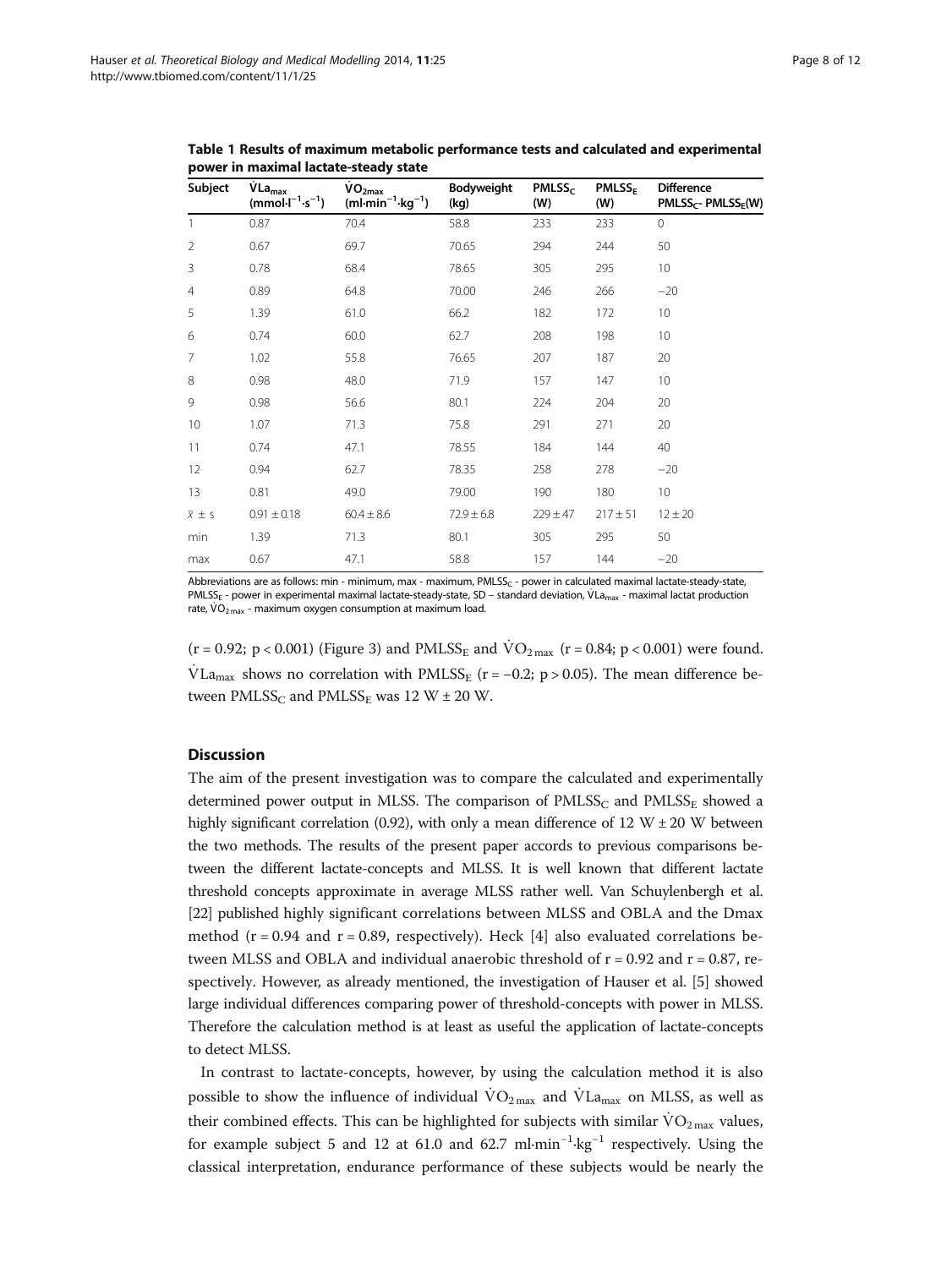<span id="page-8-0"></span>

same, yet interestingly  $PMLSS<sub>E</sub>$  of subject 5 and 12 were completely different (172 vs. 278 W). To explain this difference of 106 W, it is not possible to use only  $\dot{V}O_{2\text{max}}$ , but differences in  $\dot{V}$ La<sub>max</sub> of both subjects (1.39 vs. 0.94 mmol·l<sup>-1</sup>·s<sup>-1</sup>) is also required. Therefore, subject 5 produces significantly more lactate within the muscle cell per second in contrast to subject 12. When related to the same  $\rm{VO_{2\,max}}$ , this higher lactate production rate leads to a reduction of MLSS [\[10,12](#page-10-0)].

On the other hand it also seems pertinent to focus on subjects with the same PMLSS<sub>E</sub>, for example subject 5 and 13 (172 vs. 180 W). It is essential to mention that  $\rm \ddot{VO}_{2\,max}$  and  $\rm \dot{V}La_{max}$  values of these subjects are completely different (61 vs. 49 ml·min<sup>-1</sup>·kg<sup>-1</sup> and 1.39 vs. 0.81 mmol·l<sup>-1</sup>·s<sup>-1</sup>, respectively). This particular example explains, why individuals with the same MLSS could originate by completely different combinations of  $\text{VO}_2$ <sub>max</sub> and  $VLa<sub>max</sub>$  as previously suggested by Bleicher et al. [[12](#page-10-0)]. Therefore the knowledge of  $\rm \dot{VO}_{2\,max}$  and  $\rm \dot{V}La_{max}$  and the application of the calculation method could help for a better interpretation of MLSS.

#### Limitations

The reason for the overestimation of  $PMLSS<sub>C</sub>$  is likely caused by methodological as well as physiological aspects related to its calculation. It is well known, that a high positive correlation between  $\rm{VO_{2\,max}}$  and PMLSS exists, which incidentally was confirmed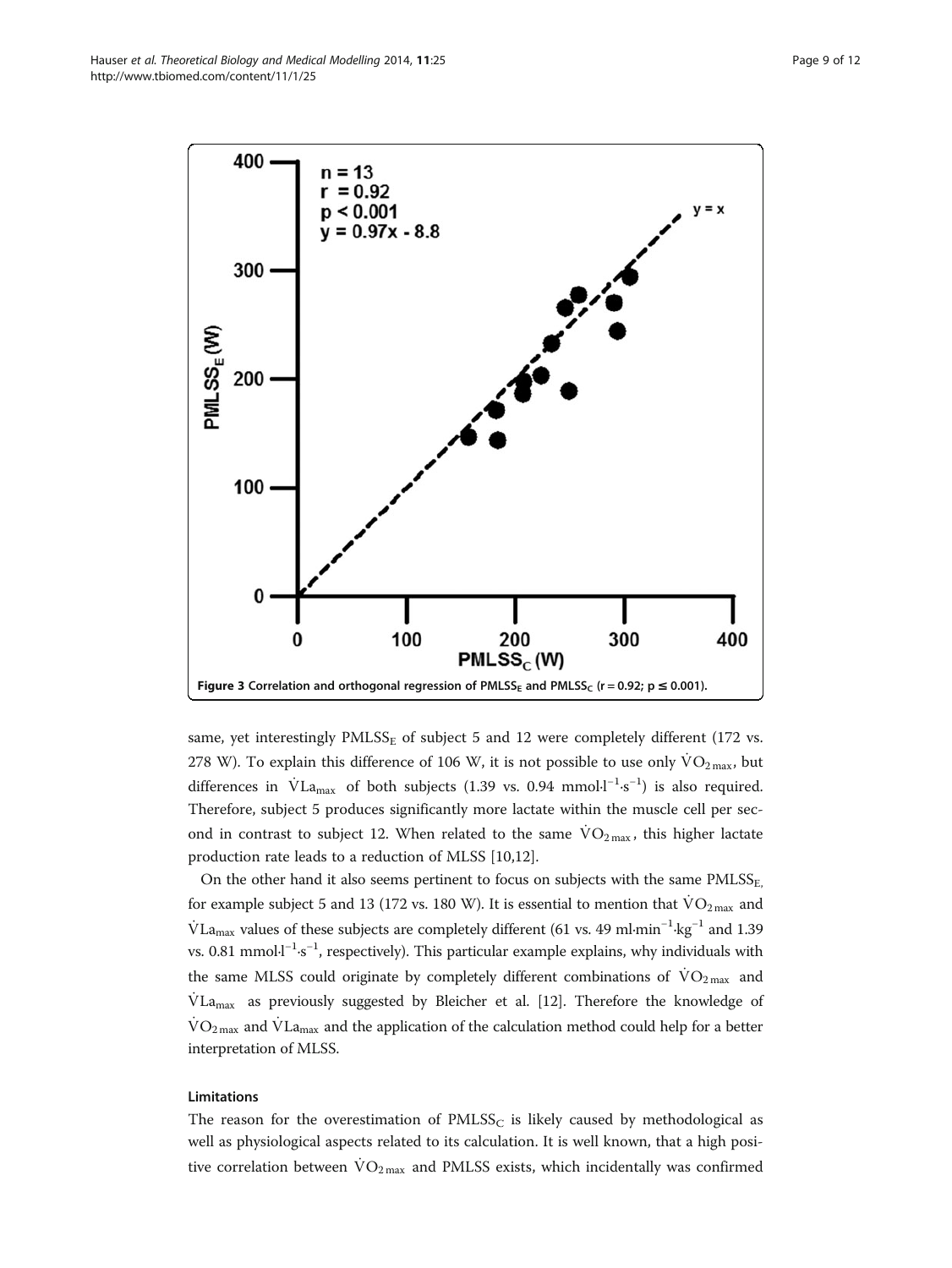in the present study, and highlights the importance of  $\rm \dot{VO}_{2\,max}$  concerning PMLSS. The determination of  $\rm VO_{2\,max}$  is a valid test procedure and well established in performance and clinical diagnostics [[23\]](#page-11-0). However, Mader and Heck [\[3](#page-10-0)], Bleicher et al. [\[12](#page-10-0)], Heck and Schulz [[14](#page-10-0)] and Mader [[11](#page-10-0)] showed that on a theoretical basis,  $\dot{V}La_{max}$  must have a significant influence on PMLSS. In the present investigation  $\dot{V}La _{\rm max}$  shows no correlation with PMLSS<sub>E</sub>, which was probably caused by the small range of  $VL_{\text{max}}$  values measured in this investigation. Furthermore, the missing correlation between  $\dot{V}L_{a_{max}}$ and PMLSS<sub>E</sub> as well as the overestimation of PMLSS<sub>C</sub> may have been caused by the methodological procedure in determining the maximal anaerobic performance. For example, in the present study  $\dot{V}La_{\text{max}}$  was measured by a sprint-test lasting 15 s. It is possible that testing  $VLa_{max}$  by using a test duration lower than 15 s would lead to higher maximal glycolytic rates and therefore on the basis of the same  $\rm{VO}_{2\text{ max}}$  to a lower PMLSS [[3,12,14](#page-10-0)]. Hauser [\[24\]](#page-11-0) showed, that  $\dot{V}$ La<sub>max</sub> increases by 8% when measured using a 13 s sprint-test compared to a 15 s sprint-test. If the present  $\text{VLa}_{\text{max}}$  of 0.91 mmol·l<sup>-1</sup>·s<sup>-1</sup> would be increased by 8%, the PMLSS<sub>C</sub> would have been 224 W. The bias between  $PMLSS_C$  and PMLSS<sub>E</sub> would only be −7 W, which could from a practical point of view be neglected. Therefore test procedures of  $\rm{VLa}_{max}$  must receive greater focus in future investigations.

Another reason for the differences between the two methods could be the defined interval of 10 W between two constant-load tests, which was used because of time and economic reasons. Using the interval of 10 W it is possible, that  $PMLSS<sub>E</sub>$  is underestimated by a mean by  $4 - 5$  W. Consequently, it is possible that  $PMLSS_E$  does not represent the PMLSS exactly. The possible increase of  $PMLSS_E$  of 4 - 5 W would lead to a decrease in the difference between  $PMLSS_C$  and  $PMLSS_E$  of -7 W.

In addition, physiological reasons for differences could be based on the biological variability of the parameters and constants that were used in the calculation. As pointed out by Mader and Heck, the relation between  $\rm{VO}_2$  and power output (Ks4) has an important influence on PMLSS [[3](#page-10-0)]. Again according to Mader and Heck [[3\]](#page-10-0) Ks4 was set to 11.7  $O_2/W$  in the present study. This relation corresponds exactly to the determined mean value of Ks4 used with the cycle ergometer. However, Ks4 varies on an interindividual basis [\[3\]](#page-10-0), and only a theoretical increase of Ks4 by 2.5% would lead to a 224 W decrease in PMLSS<sub>C</sub>. In addition, the day-to-day variability of  $\rm VO_{2\,max}$  and  $\rm VLa_{\rm max}$  also has important influences on PMLSS, with a mean within-subject variation of 5.6% of  $\rm{VO_{2\,max}}$ leading to deviations in PMLSS<sub>C</sub> of  $\pm$  30 W [\[25\]](#page-11-0). In contrast, the biological variability of  $VLa_{\text{max}}$  still remains unknown.

## Conclusion

The mathematical method introduced by Mader and Heck [\[3](#page-10-0)] for the determination of PMLSS represents an accurate method similar to that of previous lactate-threshold concepts. In contrast to lactate-threshold concepts, however, this novel calculation method is based on  $VO_{2\max}$  and  $VL_{max}$  that can be used for explaining the origin of PMLSS and therefore the metabolic response. The knowledge of both parameters, as well as their individual influence on MLSS, could be important for establishing training recommendations, which could lead to either an improvement in  $\rm{VO_{2\,max}}$  or  $\rm{VLa_{max}}$  by performing high intensity or low intensity exercise training, respectively.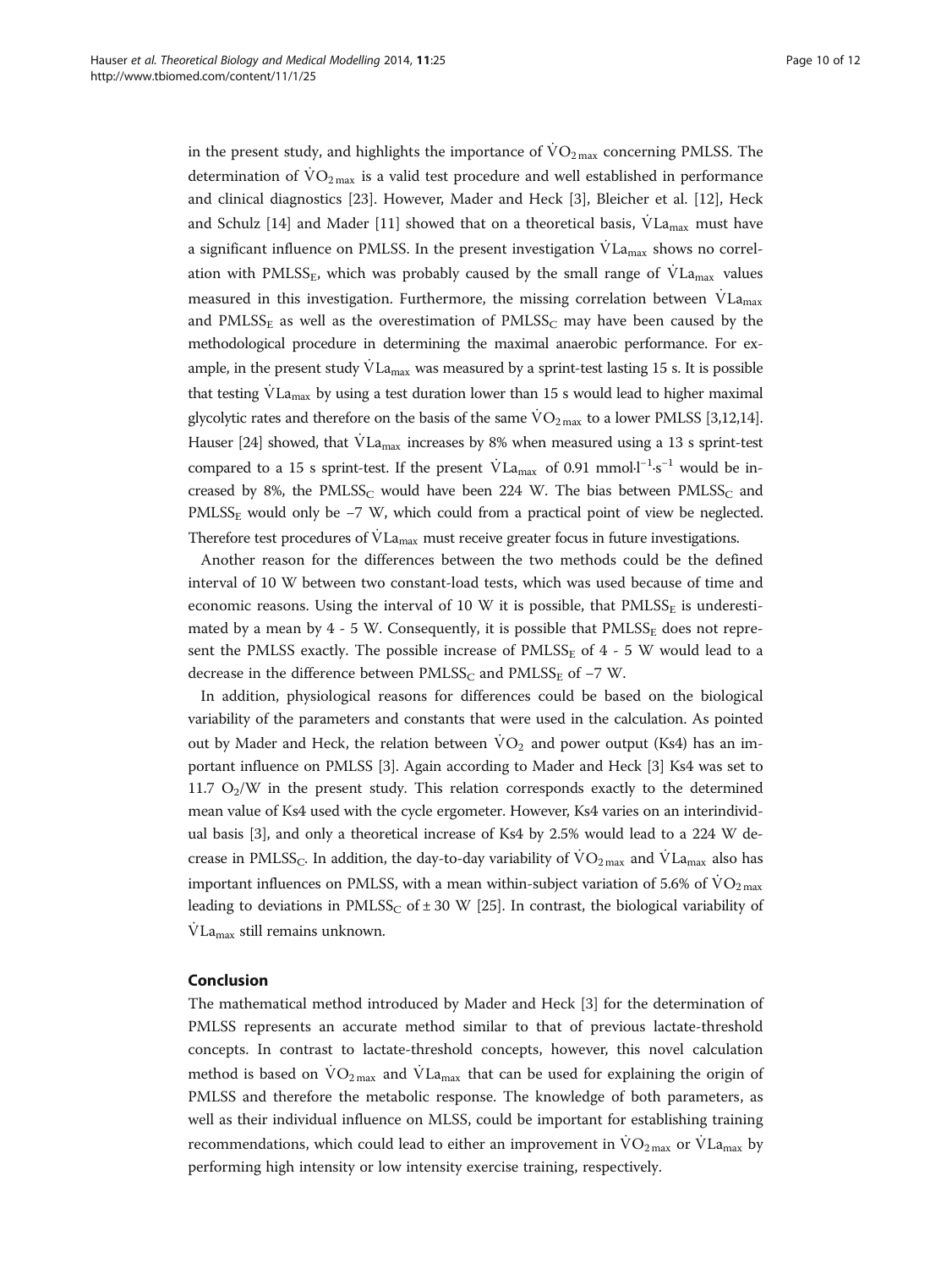#### <span id="page-10-0"></span>Ethical standards

The experiments comply with the current laws of the country. The study was proved by Ethics Commission.

#### **Abbreviations**

ADP: Adenosine diphosphate; AMP: Adenosine monophosphate; ATP: Adenosine triphosphate; AT: Anaerobic threshold; BLC: Blood-lactate-concentration; BW: Body weight; CLa<sub>rest</sub>: Blood-lacate-concentration during rest; CP: Crossing point; Dmax method: Lactate threshold concept; IAT: Individual anaerobic threshold; Ks1: 50%-activity constant of oxidative phosphorylation; Ks2: 50%-activity constant of glycolysis; Ks4: Oxygen/workload equivalent; MaxPostLa: Maximum post excercise blood lactate concentration; MLSS: Maximal lactate-steady-state; MLSSc: Calculated maximal lactate steady-state; MLSSE: Experimental maximal lactat steady-state; OBLA: Onset of blood lactate accumulation; PMLSS: Power in maximal lactate-steady-state; PMLSS<sub>C</sub>: Power in calculated maximal lactate-steady-state; PMLSS<sub>E</sub>: Power in experimental maximal lactate-steady-state; PFK: Phosphofructokinase; P<sub>max</sub>: Maximal power; rpm: Revolutions per minute; RER: Respiratory exchange ratio; SD: Standard deviation; t<sub>alac</sub>: Alactic time intervall; VLa<sub>max</sub>: Maximum lactate production rate; VLa<sub>ss</sub>: Gross lactate formation/activation of glycolysis; VLa<sub>oxmax</sub>: Maximal elimination-rate of lactate; VO<sub>2ss</sub>: Activation of oxidative phosphorylation;  $VO_{2\text{ max}}$ : Maximum oxygen uptake; VLa<sub>ssnet</sub>: "Net" lactate formation.

#### Competing interest

The authors declare that they have no conflict of interest.

#### Authors' contributions

Data collection: TH, JA, Manuscript: TH, JA, HS. All authors read and approved the final manuscript.

#### Acknowledgements

The authors would like to thank Steffi Hallbauer and Jörg Kersten for their assistance in the laboratory and Scott Bowen for their help.

#### Funding

The publication coast of this article were founded by the German Research Foundation/DFG (Geschäftszeichen INST 270/219-1) and the Chemnitz University of Technology in the funding programme Open Access Publishing.

#### Author details

<sup>1</sup>Chemnitz University of Technology, Chemnitz, Germany. <sup>2</sup>Department of Internal Medicine/Cardiology, University of Leipzig, Heart Centre, Leipzig, Germany.

#### Received: 5 February 2014 Accepted: 16 May 2014 Published: 27 May 2014

#### References

- 1. Heck H, Beneke R: 30 Years of Lactate Thresholds what remains to be done? Dt Z Sportmed 2008, 59:297-302.
- 2. Beneke R: Methodological aspects of maximal lactate steady state-implications for performance testin. Eur J Appl Physiol 2003, 89(1):95–99.
- 3. Mader A, Heck H: A theory of the metabolic origin of "anaerobic threshold". Int J Sports Med 1986, 7(1):45-65.
- 4. Heck H: Laktat in der Leistungsdiagnostik. Schorndorf: Hofmann; 1990.
- 5. Hauser T, Adam J, Schulz H: Comparison of selected lactate threshold parameters with maximal lactate‐steady‐state in cycling. Int J Sport Med 2013. Epub ahead of print.
- Jones AM, Doust JH: The validity of the lactate minimum test for determination of the maximal lactate steady state. Med Sci Sports Exerc 1998, 30(8):1304–1313.
- 7. Sahlin K, Harris RC, Nylind B, Hultman E: Lactate content and pH in muscle obtained after dynamic exercise. Pflugers Arch 1976, 367(2):143-149.
- 8. Sjödin B, Jacobs I: Onset of blood lactate accumulation and marathon running performance. Int J Sports Med 1981, 2(1):23–26.
- 9. Dickhuth H-H, Yin L, Niess A, Röcker K, Mayer F, Heitkamp HC, Horstmann T: Ventilatory, lactate-derived and catecholamine thresholds during incremental treadmill running: relationship and reproducibility. Int J Sports Med 1999, 20(2):122-127.
- 10. Mader A: Eine Theorie zur Berechnung der Dynamik und des steady state von Phosphorylierungszustand und Stoffwechselaktivität der Muskelzelle als Folge des Energiebedarfs. Köln: Dt. Sporthochschule; 1984.
- 11. Mader A: Glycolysis and oxidative phosphorylation as a function of cytosolic phosphorylation state and power output of the muscle cell. Eur J Appl Physiol 2003, 88(4-5):317-338.
- 12. Bleicher A, Mader A, Mester J: Zur Interpretation von Laktatleistungskurven experimentelle Ergebnisse mit computergestützten Nachberechnungen. Spectrum der Sportwissenschaften 1998, 10:92–104.
- 13. Harriss DJ, Atkinson G: Update–Ethical standards in sport and exercise science research. Int J Sports Med 2011, 32(11):819–821.
- 14. Heck H, Schulz H: Diagnostics of anaerobic power and capacity. Dt Z Sportmed 2002, 53:202-212.
- 15. Mader A, Liesen H, Heck H, Phillipi H, Rost R, Schürch P, Hollmann W: Zur Beurteilung der sportartspezifischen Ausdauerleistungsfähigkeit im Labor. Dt Z Sportmed 1976, 27:80–88. 109–112.
- 16. Chance B, Williams GR: Respiratory enzymes in oxidative phosphorylation. I. Kinetics of oxygen utilization. J Biol Chem 1955, 217(1):383–393.
- 17. Mader A, Heck H: Energiestoffwechselregulation, Erweiterungen des theoretischen Konzepts und seiner Begründungen. Nachweis der praktischen Nützlichkeit der Simulation des Energiestoffwechsels. In